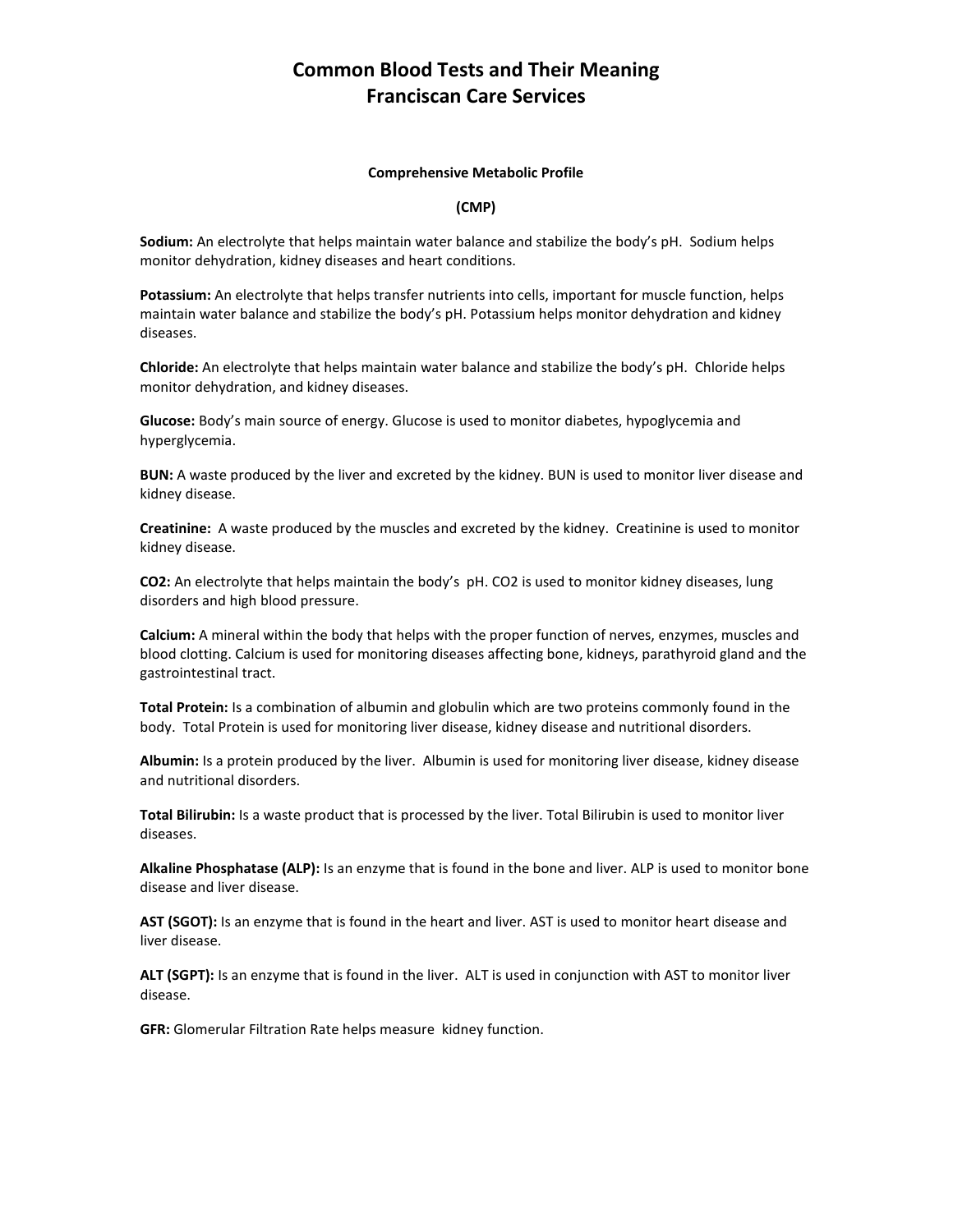## **Common Blood Tests and Their Meaning Franciscan Care Services**

#### **Lipid Panel**

**Triglycerides:** Are found in fat tissue and is a major source of energy for the body. Triglycerides are used to help monitor an individual's risk for developing heart disease.

**Cholesterol:** Is a steroid that is used to make hormones that are essential for cell growth and development. Increased values may indicate a hardening of the arteries that is caused by plaque buildup. Cholesterol is used to help monitor an individual's risk for developing heart disease.

**HDL:** Considered "Good" Cholesterol. It is a fat protein that carries cholesterol from the arteries to the liver and helps protect the arteries from plaque build-up. An increased HDL helps reduce the risk of developing heart disease. HDL is used to help monitor an individual's risk for developing heart disease.

**LDL:** Considered "Bad" Cholesterol. It is a fat protein that carries and deposits the excess cholesterol into the blood vessel walls creating plaque build-up. LDL is used to help monitor an individual's risk for developing heart disease.

### **Complete Blood Count (CBC)**

**White Blood Cell (WBC):** The white blood cell count is the total number of white blood cells found in a person's blood sample. White Blood cells are the body's defense and help protect the body from infection and play an important role in inflammation. The WBC is used to monitor an infection and/or inflammation process.

**Red Blood Cell (RBC):** Red blood cells circulate in the blood and carry oxygen to other parts of the body. The RBC count is used to help monitor anemia and polycythemia.

**Hemoglobin:** Is an iron containing protein that helps the RBC carry the oxygen to other parts of the body. Hemoglobin is used to help screen and monitor anemia.

**Hematocrit:** Helps determine what portion of your blood is made up of RBC's. The hematocrit is used in conjunction with the hemoglobin to screen and monitor anemia.

**MCV:** Measures the size of the red blood cell. MCV is used to help classify different types of anemia.

**MCH:** Measures the amount of hemoglobin in a RBC's. MCH is used to help classify different types of anemia.

**MCHC:** Calculates the average concentration of hemoglobin in a RBC. MCHC is used to help classify different types of anemia.

**RDW:** A calculation that measures the variation of sizes of red blood cells.

**Platelet Count:** Number of platelets in an individual's blood sample. Platelets play an important role in normal blood clotting.